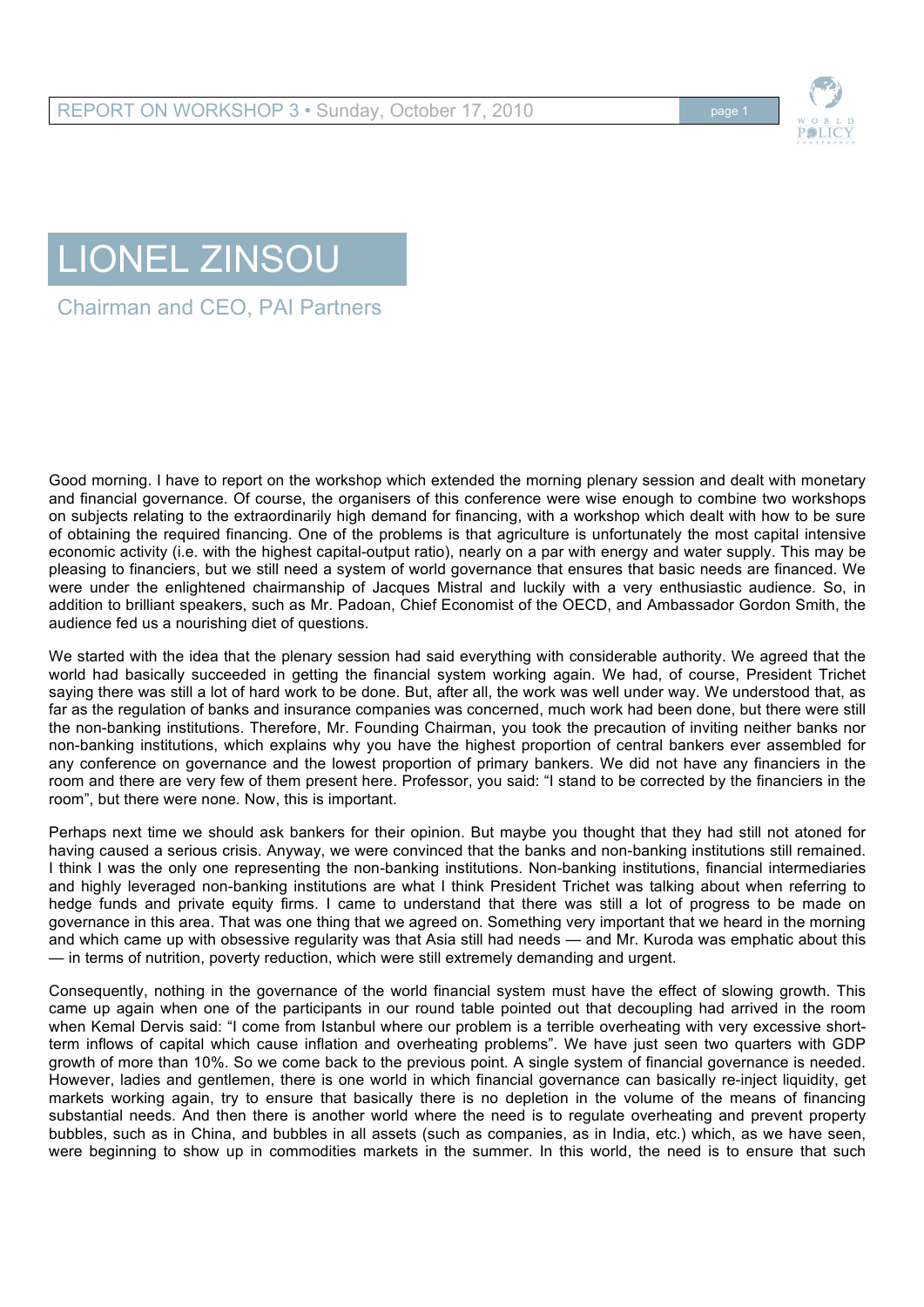

bubbles do not become a major factor of instability. So we need governance for two worlds which takes into account quite a strong decoupling of one from the other.

In reply, Ambassador Ahn asked us: "What consequences do you draw from this? Is it that different forums are needed: one to deal with countries which make up nearly half the world in GDP and two thirds of the world in population where it is a matter of providing financial governance to regulate overheating; and another forum for the other half of the world where it is a matter of trying to secure the recovery?" I believe the unanimous response was: "Of course not, we need a single forum. We have an unprecedented degree of interdependency. A single forum is obvious, but it is necessary to take account of this fundamental difference by using a typology of the means of regulation which take this differentiation into account". Kemal Dervis said: "We have never experienced this degree of differentiation. We have never had this degree of disparity between the two parts of the world". Something that was also very interesting regarding the morning session was a theme very characteristic of the OECD and very well defended of structural policies. That is to say, the risk in periods of crisis is having a regulatory effort entirely focused on the short-term cyclical situation.

President Trichet spoke to us of overnight loans by the Central Bank to provide liquidity for the largest commercial banks. Structural policies are justified by the argument that we have large imbalances between savings and investment. Obviously, if we had stronger domestic demand or social security systems and social safety nets in the emerging markets where savings rates stand at between 20 and 40% of national income, if we had such mechanisms for enhancing the solvency of domestic demand, then we would have fewer saving, fewer surpluses and fewer imbalances. This obviously amounts to kind of structural policy, which takes time to implement, but is absolutely essential as finance is too serious a matter to be left to financiers working purely on the technical aspects of finance. There must be a balance between savings and investment. The same goes for the functioning of financial markets and their improvement.

It is evident that companies in emerging countries keep too much of their savings in cash as they cannot finance themselves in the normal way on the financial markets. In the long term, it is structural policies which provide opportunities for controlled development. Ambassador Gordon Smith rightly stressed the role of Steering Committee of the world economy to be played by the G20 in a very interesting debate with Ambassador Ahn, because this is one of the questions for Seoul. That is: how is the world economy to be steered? Where is the cockpit? Who is the pilot? Then an interesting question was raised: two or three years ago we had institutions inherited from 1945 and marginally improved, whereas today we have witnessed the creation of a considerable number of institutions just to regulate finance. But it is not certain that we have the right institutional architecture for this governance. We have to deal with an enormous number of new institutions.

The creativeness of the world in solving this crisis has been exceptional on an institutional level. It is not absolutely certain, as was pointed out at the morning session, that we know quite what the roles are of the old remodelled or reinvented institutions of the Bretton Woods system in relation to the G8, the G20, the various professional committees or informal committees. The same debate, you remember, arose on the following question: are the emerging countries making themselves heard in Basel? The Japanese and Asian authorities say "No". The President of the Basel Committee says "Yes". Are we 20 or 27 around the table? The issue had cropped up in the morning. It obviously came back. The system has no architecture. There is now maybe a kind of institutional excess or surplus. This is, of course, one of the major issues of the French presidency of the G20, which is inevitably going to be very Cartesian, and will coincide wonderfully with the G8 in the hands of the only rational great power, is it not, and also the one that invented the G20.

Mr. Chairman, I am three minutes late. I would just say that we ended with a debate which could still be quite topical next year on the currency war and on the following theme: surely we are going to find means of flexibility which are not means of instability. As it was necessary for the corporate sector's views to be expressed, I suggested that the problem of the yuan was a huge problem, but that the under-valuation of the dollar in terms of its purchasing power parity with the euro was something rather difficult for the day-to-day managing of companies. In other words, there is not only one currency which poses problems of artificial under-valuation. We ended our discussions with this idea. Surely we are going to be able to find the flexibility to protect us from instability. This might be a rhetorical pirouette, but it is an excellent programme for next year. Thank you.